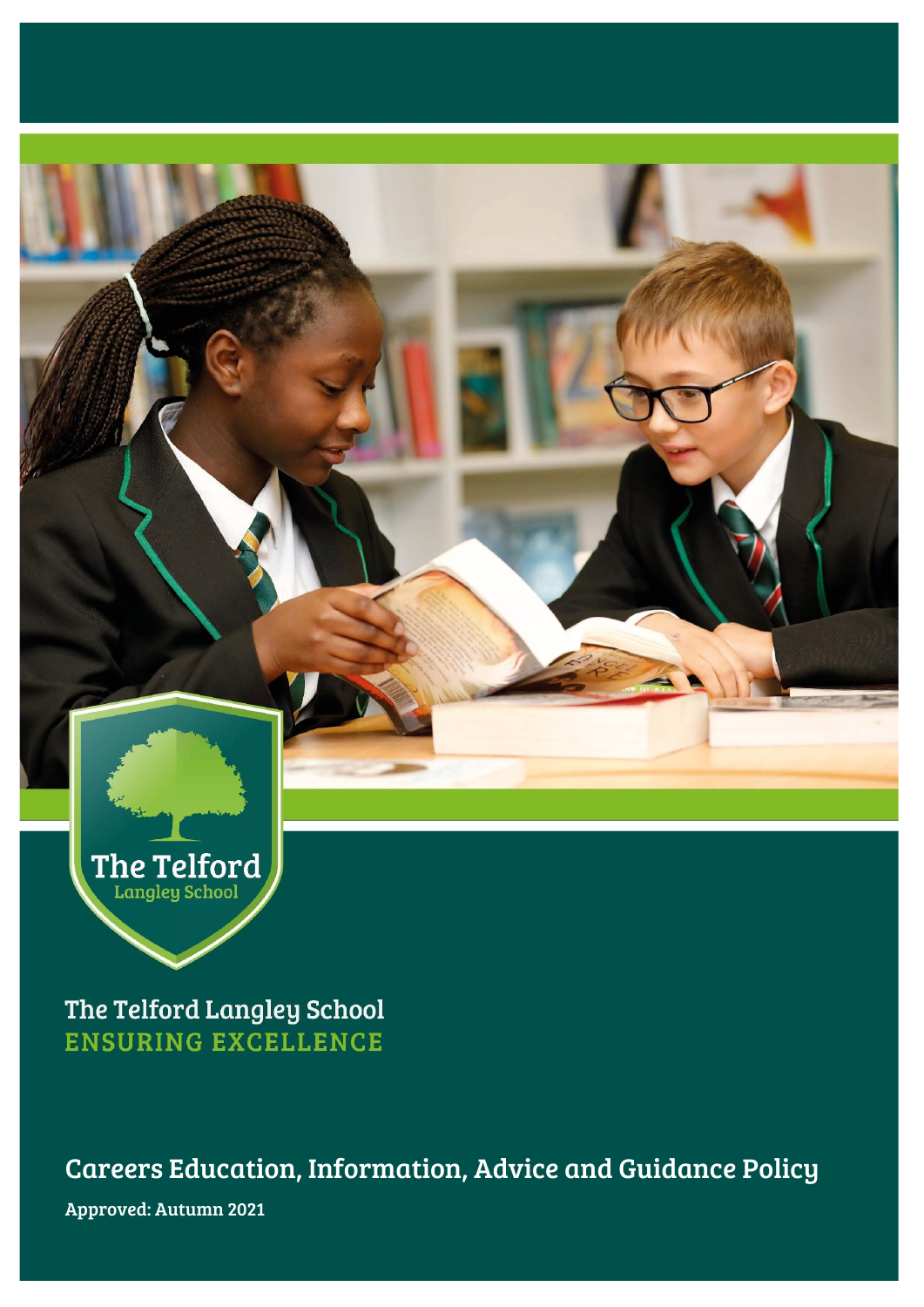# **Careers Education, Information, Advice and Guidance Policy**

| <b>Policy Name:</b>                   | Careers Education, Information, Advice and Guidance Policy |
|---------------------------------------|------------------------------------------------------------|
| <b>Policy Owner:</b>                  | Ms V Millage, Careers Lead                                 |
| <b>Last Reviewed:</b>                 | Autumn Term 2021                                           |
| <b>Policy Approved \ Ratified by:</b> | <b>School Standards Committee</b>                          |
| <b>Term Policy Approved:</b>          | Autumn Term 2021                                           |
| <b>Next Review Due:</b>               | Autumn Term 2022                                           |
| <b>Document Version:</b>              | 3.0                                                        |

# **Contents**

| 2. |  |  |
|----|--|--|
| 3. |  |  |
|    |  |  |
|    |  |  |
| 5. |  |  |
| 6. |  |  |
|    |  |  |
|    |  |  |
|    |  |  |
|    |  |  |
|    |  |  |







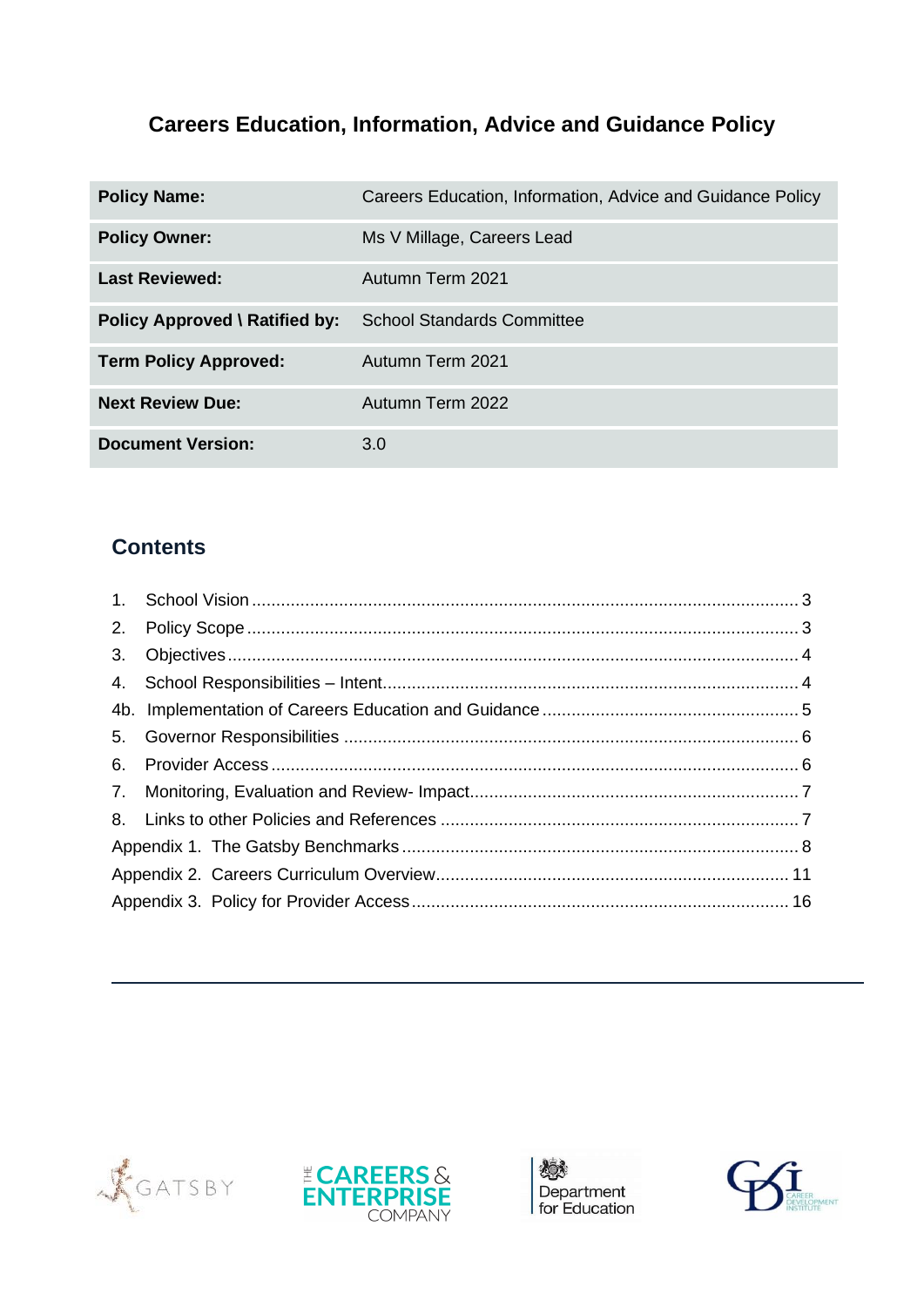# <span id="page-2-0"></span>**1. School Vision**

1.1 The Telford Langley School is committed to providing all of its pupils with a varied programme of Careers Education, Information, Advice and Guidance to prepare, enrich and enable them to make informed decisions and choices at key transition points from transition and Year 7 through to Year 11 and Post- 16 destinations.

We help pupils identify, develop and build their employability skills throughout their school life. Careers Education, Information, Advice and Guidance also contributes to the school's vision and values as part of our aspirational strategy, helping students nurture and identify individual talents, enabling pupils to acquire social skills, develop confidence and build relationships as well as being ready and able to identify and find meaningful and fulfilling work. Our provision promotes equality of opportunity and challenges stereotypes and seeks to help pupils to understand and be prepared for the ever changing and challenging work and career environment.

Our Careers Education, Information, Advice and Guidance programme provides the support and impartial guidance to help all students make informed decisions throughout their school career including choosing option subjects, work experience, deciding on Post-16 destinations and learning the knowledge, skills and attributes for success in their chosen fields. It aims for engagement from every student at The Telford Langley School in working towards their targets, goals and aspirations in education, apprenticeships, employment or training as well as their life long learning.

The School has undergone an assessment of its Careers Education and Guidance during the summer term 2021 and continues to audit it's Careers and Post- 16 provision using the Compass+ auditing tool. This audit is completed half termly and is quality assured with the Careers Lead at Telford and Wrekin Council.

1.2 The governing body have therefore adopted this policy to provide a clear commitment to and framework for Careers Education, Information, Advice and Guidance

# <span id="page-2-1"></span>**2. Policy Scope**

- 2.1 This policy covers Careers Education, Information, Advice and Guidance given to students in Key Stages Three and Four.
- 2.2 The policy also applies to Year 11 students after they finish their examinations in June of their final year and before they start at their next place of education, employment or training. Though not necessarily in school regularly and attending lessons in July and August of Year 11, the policy is still applicable.
- 2.3 The policy has been reviewed in line with the following legislation:

From September 2012 the Education Act 2011 placed schools under a duty to secure access to independent and impartial Careers guidance for their pupils in years 9 to 11. The Careers Guidance in Schools Regulations 2013 extended the age range to include pupils in year 8 and in years 12 and 13 from September 2013.

In December 2017 the Government published their new "Careers Strategy" which sets out a long term plan to build a world class careers system that will help young people choose a career that is right for them. To achieve this aim the 'Careers Strategy' sets out that every school and academy should use the Gatsby Charitable Foundation's eight Benchmarks which define all the elements of an outstanding careers programme.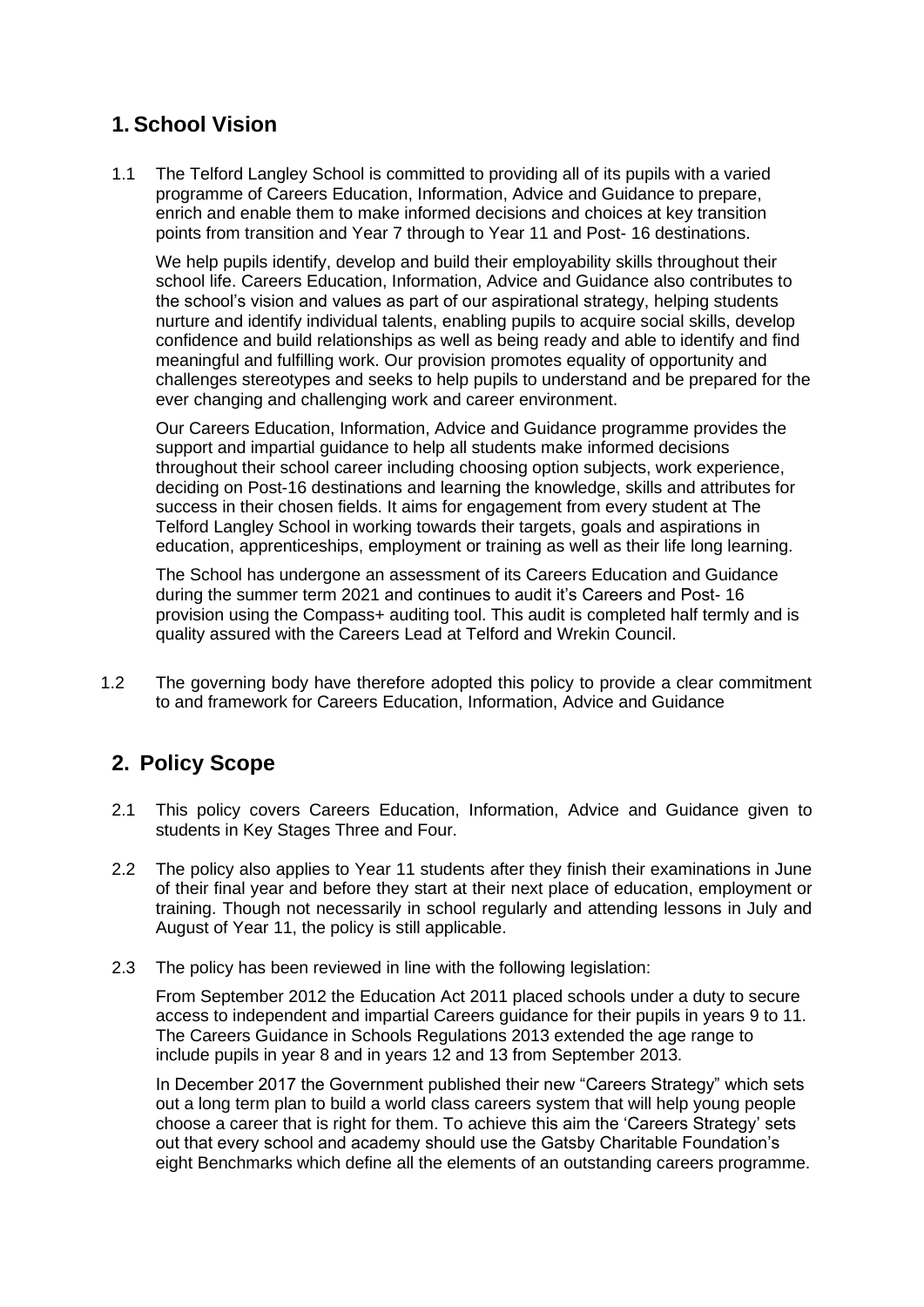The Government followed the 'Careers Strategy' with the publication of "Careers Guidance and Access for Education and Training Providers" in January 2018 and was updated 15<sup>th</sup> July 2021 which outlines a timeline and recommendations on how a school can implement the new Careers Strategy. The strategy sets out that every school will need a designated Careers Leader to deliver the careers programme across all eight Gatsby Benchmarks.

- 2.4 This policy accepts the 8 Gatsby Charitable Foundation's Benchmarks as set out in the DfE guidance. They can be seen in Appendix 1 of this policy
- 2.5 This policy covers the legal duty of schools to ensure that a range of education and training providers can access pupils in Year 7 to Year 11 for the purpose of informing them about approved technical and vocational education qualifications or apprenticeships.
- 2.6 This policy refers to events and opportunities in both Key Stages and in all years and these events will impact upon all students at the school.
- 2.7 All members of staff at The Telford Langley School are expected to be aware of this policy and the importance of Careers Education, Information, Advice and Guidance (CEIAG) in the education of students; CEIAG is not the sole responsibility of the Careers Leader.

### <span id="page-3-0"></span>**3. Objectives**

- 3.1 The objectives of the Careers Education, Information, Advice and Guidance policy, informed by The Gatsby Benchmarks are as follows:
	- 3.1.1 To ensure that all students at the school receive a stable careers programme
	- 3.1.2 To enable all students to learn from information provided by the career and labour market
	- 3.1.3 The CEIAG programme should be individual and address the needs of each student
	- 3.1.4 To link the curriculum learning to careers learning
	- 3.1.5 To provide students with a series of encounters with employers and employees
	- 3.1.6 To provide students with experiences of workplace(s).
	- 3.1.7 To ensure that students have a series of encounters with further and higher education.
	- 3.1.8 To provide each student with the opportunity to receive personal guidance.

### <span id="page-3-1"></span>**4. School Responsibilities – Intent**

- 4.1 The school has a series of statutory duties:
	- 4.1.1 All registered pupils at the school must receive independent careers advice in Years 7 to 11. We have employed an independent Careers Advisor for this purpose (Future Focus) and students have scheduled, individualised careers advice and guidance appointments throughout their school career.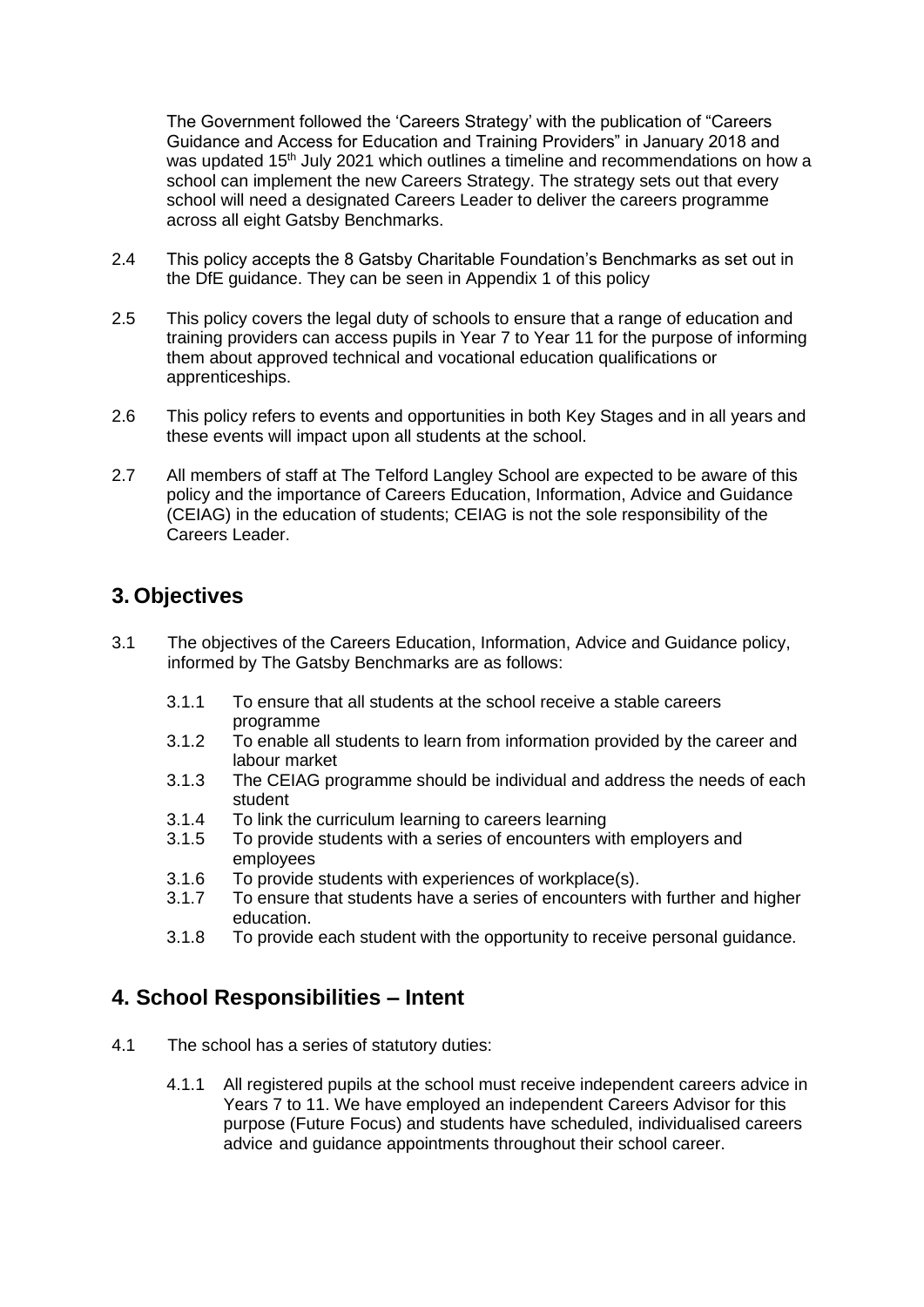- 4.1.2 This careers advice must be represented in an impartial manner, showing no bias towards a particular institution, education or work option.
- 4.1.3 This advice must cover a range of education or training options
- 4.1.4 This guidance must be in the best interests of the pupil
- 4.1.5 There must be an opportunity for education and training providers to access pupils in Year 7 – Year 11 in order to inform them about approved technical and vocational qualifications or apprenticeships. See appendix 3 for the Provider Access Policy which is also published separately on our website.
- 4.1.6 The school must have a clear policy setting out the manner in which providers will be given access to pupils (Appendix 3). This policy and these arrangements must be published (school website).
- 4.2 The school will base it's careers provision around The Gatsby Benchmarks. A summary of these can be seen in Appendix 1, and they cross reference with the objectives of this policy and the Careers Curriculum Overview (Appendix 2).
- 4.3 The Telford Langley School believes that good CEIAG connects learning to the future. It motivates young people by giving them a clearer idea of the routes to jobs and careers that they will find engaging and rewarding. Good CEIAG widens pupils' horizons, challenges stereotypes and raises aspirations. It provides pupils with the knowledge and skills necessary to make successful transitions to the next stage of their lives. This supports social mobility by improving opportunities for all young people, especially those from disadvantaged backgrounds and those with special educational needs and disabilities.
- 4.4 The school will continuously monitor its CEIAG offer and seek further improvement. This will be done by the personnel involved in the design and delivery of the programme, all major stakeholders (e.g. students and parents or carers) and external stakeholders who assess the work of the school (e.g. School Improvement Partner or Ofsted).

### <span id="page-4-0"></span>**4b. Implementation of Careers Education and Guidance**

- 4b.1 Careers education is delivered throughout the academic year during timetabled PSHE sessions and uses the CDI Learning Outcomes, designated days when the timetable is collapsed across all year groups and during the weekly tutorial programme.
- 4b.2 The Careers education programme is organised by the Careers Leader for the School with support from Senior Leadership Team, teaching staff, Employers, Colleges, Universities and Training providers.
- 4b.3 The programme of activities will be delivered by employers, Further and Higher Education representatives, training providers, tutors, teaching staff and the Careers Co-ordinator. Resources and the teaching lessons are prepared and made available to staff well before the sessions are delivered.
- 4b.4 The Careers Leader can help with any issues or assistance required for staff delivering any Careers Education sessions. <sup>5</sup>
- 4b.5 The independent personal guidance will be delivered to all pupils by the Careers Co-Ordinator (Future Focus) with some targeted guidance support for students in Years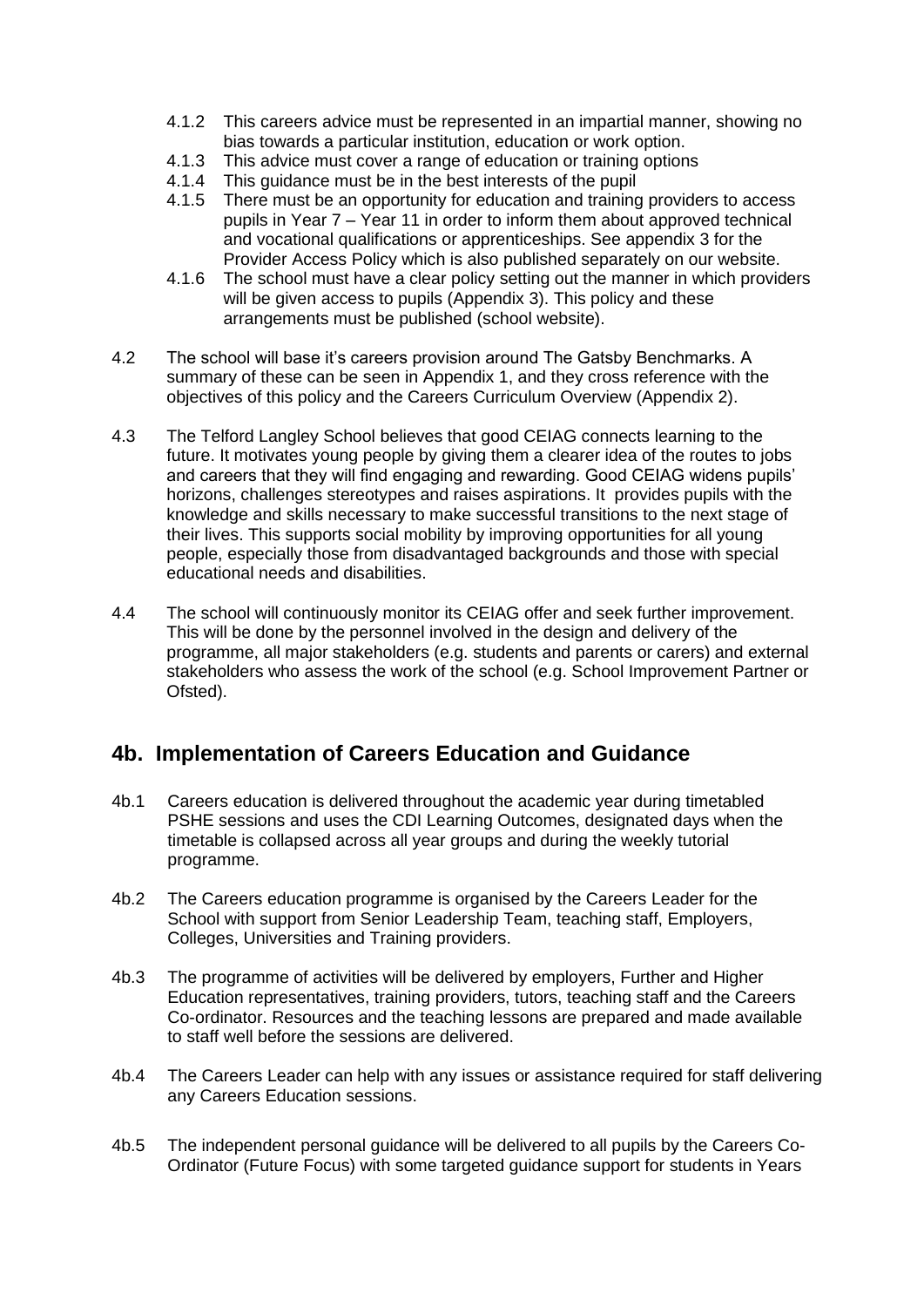10 and 11 in line with the The Gatsby Benchmarks. The Careers Co-ordinator is a fully qualified and experienced Careers Adviser.

### <span id="page-5-0"></span>**5. Governor Responsibilities**

- 5.1 The governing body will ensure that The Telford Langley School has a clear policy on Careers Education, Information and Guidance (CEIAG) and that this is clearly communicated to all stakeholders. They should ensure that this policy is:
	- 5.1.1 based on the eight Gatsby Benchmarks
	- 5.1.2 meeting the school's legal requirements
- 5.2 The governing body will ensure that arrangements are in place to allow a range of educational and training providers to access pupils in Years 7 – 11.
- 5.3 There will be a member of the governing body who takes a strategic interest in CEIAG and encourages employer engagement

### <span id="page-5-1"></span>**6. Provider Access**

- 6.1 Introduction This section of the policy sets out the school's arrangements for managing the access of providers to pupils at the school for the purpose of giving them information about the provider's education or training offer. This complies with the school's legal obligations under Section 42B of the Education Act 1997.
- 6.2 All pupils in years 7-13 are entitled:
	- 6.2.1 to find out about technical and vocational education qualifications and apprenticeships opportunities, as part of a careers programme which provides information on the full range of education and training options available at each transition point;
	- 6.2.2 to hear from a range of local providers about the opportunities they offer, including technical education and apprenticeships – through options events, assemblies and group discussions and taster events;
	- 6.2.3 to understand how to make applications for the full range of academic and technical courses.
- 6.3 Appendix 3 shows the way in which education and training providers should get in touch with the school in order to gain access to pupils and/or parents to inform them about further opportunities.
- 6.4 The school will then work with providers in order to identify the most effective opportunity for them to share information about education and training opportunities.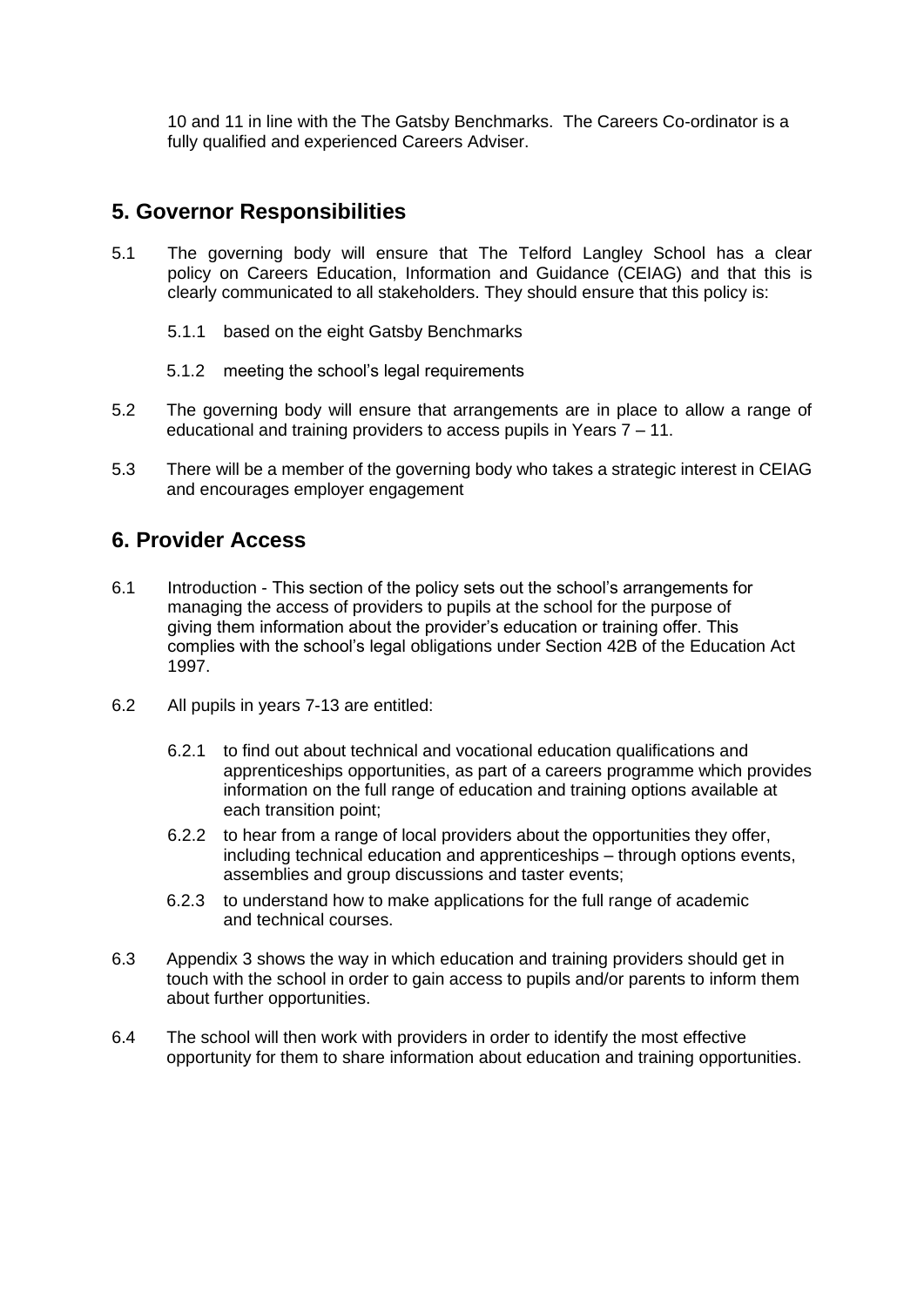## <span id="page-6-0"></span>**7. Monitoring, Evaluation and Review- Impact**

- 7.1 The Headteacher and SLT will ensure that:
	- 7.1.1 the work of the Careers Leader and CEIAG events are supported and monitored
	- 7.1.2 a member of the Senior Leadership Team has an overview of CEIAG work and reports regularly back to the team
- 7.2 The effectiveness of this policy will be measured in a variety of ways:
	- 7.2.1 Feedback from stakeholders through mechanisms such as parent survey;
	- 7.2.2 Feedback from external visitors to the school such as the School Improvement Partner (SIP) or Ofsted;
	- 7.2.3 the number of students who are NEET in October having left the school in the previous summer. This figure can be compared to national figures as well as against the equivalent figure from similar schools both nationally and within the county.
	- 7.2.4 Student voice and feedback
	- 7.2.5 Employer and Employee feedback
- 7.3 The governors of The Telford Langley School will review this policy annually.

### <span id="page-6-1"></span>**8. Links to other Policies and References**

- ➢ Education Act 2011
- ➢ Education Act 1997
- $\triangleright$  Gatsby Charitable Foundation's Benchmarks
- $\triangleright$  The Careers Guidance in Schools Regulations 2013
- ➢ Careers Guidance and Access for Education and Training Providers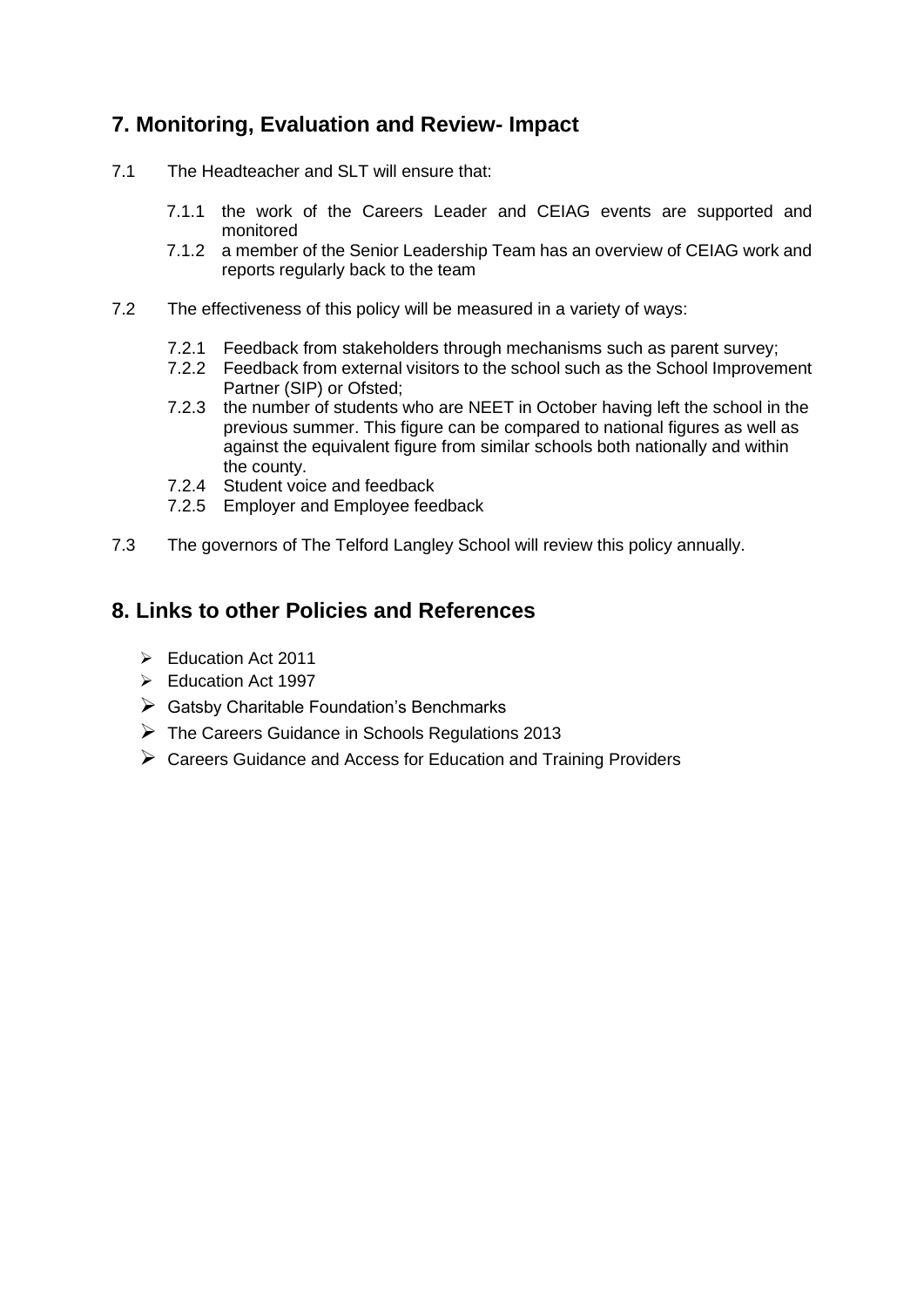# **Appendix 1. The Gatsby Benchmarks**

<span id="page-7-0"></span>

| 1. A stable careers programme                            | Every school and college should have an<br>embedded programme of career education and<br>guidance that is known and understood by<br>students, parents, teachers, governors and<br>employers.                                                                        | Every school should have a stable,<br>$\bullet$<br>structured careers programme that has<br>the explicit backing of the senior<br>management team, and has an<br>identified and appropriately trained<br>person responsible for it.<br>The careers programme should be<br>published on the school's website in a<br>way that enables pupils, parents,<br>teachers and employers to access and<br>understand it.<br>The programme should be regularly<br>evaluated with feedback from pupils,<br>parents, teachers and employers as<br>part of the evaluation process. |
|----------------------------------------------------------|----------------------------------------------------------------------------------------------------------------------------------------------------------------------------------------------------------------------------------------------------------------------|-----------------------------------------------------------------------------------------------------------------------------------------------------------------------------------------------------------------------------------------------------------------------------------------------------------------------------------------------------------------------------------------------------------------------------------------------------------------------------------------------------------------------------------------------------------------------|
| 2. Learning from career and labour market<br>information | Every student, and their parents, should have<br>access to good quality information about future<br>study options and labour market opportunities.<br>They will need the support of an informed<br>adviser to make best use of available<br>information.             | By the age of 14, all pupils should have<br>$\bullet$<br>accessed and used information about<br>career paths and the labour market to<br>inform their own decisions on study<br>options.<br>Parents should be encouraged to<br>access and use information about<br>labour markets and future study options<br>to inform their support to their children.                                                                                                                                                                                                              |
| 3. Addressing the needs of each student                  | Students have different career guidance needs<br>at different stages. Opportunities for advice and<br>support need to be tailored to the needs of<br>each student. A school's careers programme<br>should embed equality and diversity<br>considerations throughout. | A school's careers programme should<br>$\bullet$<br>actively seek to challenge stereotypical<br>thinking and raise aspirations.<br>Schools should keep systematic<br>records of the individual advice given to<br>each pupil, and subsequent agreed<br>decisions.                                                                                                                                                                                                                                                                                                     |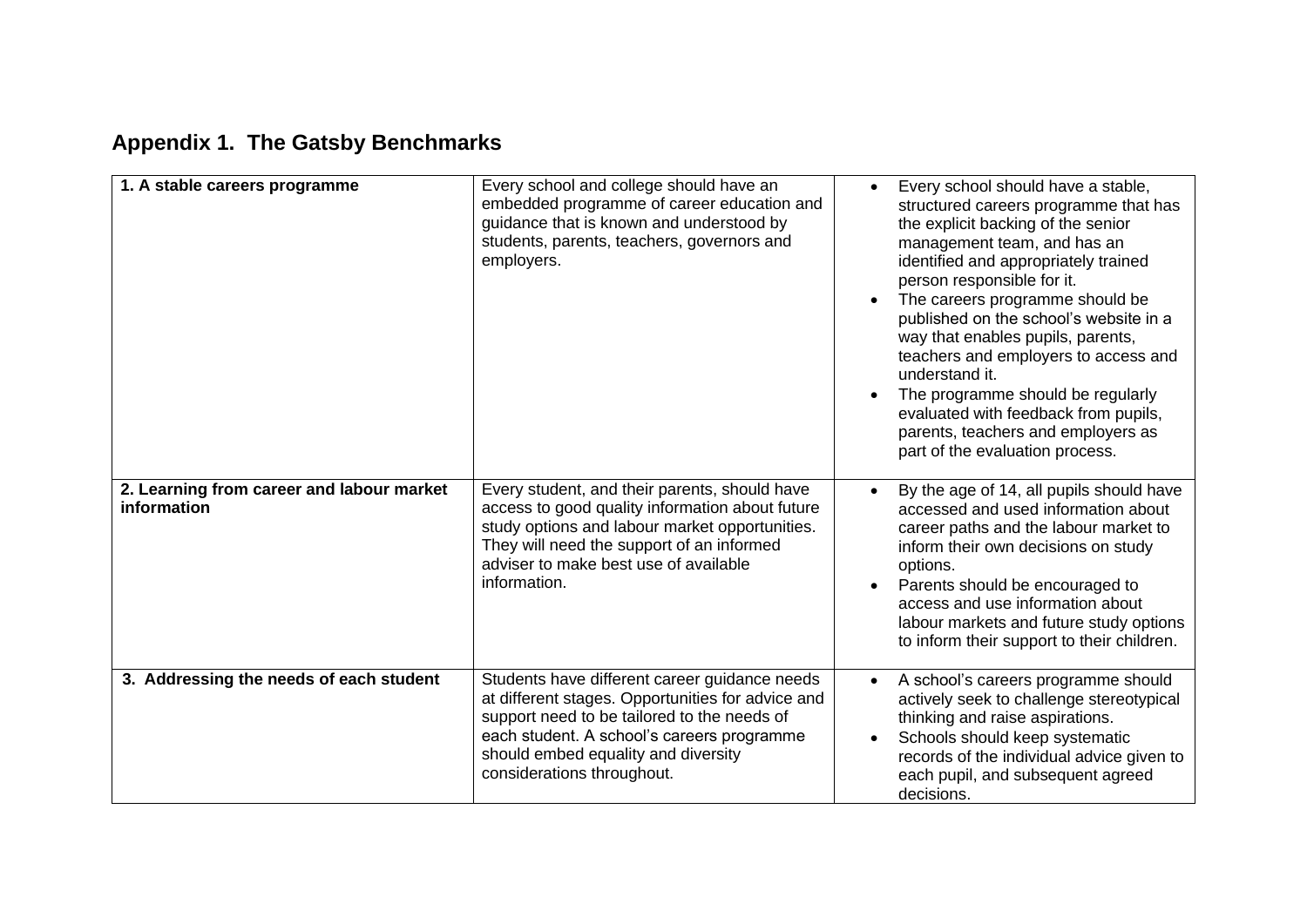|                                                    |                                                                                                                                                                                                                                                                                     | All pupils should have access to these<br>$\bullet$<br>records to support their career<br>development.<br>Schools should collect and maintain<br>accurate data for each pupil on their<br>education, training or employment<br>destinations.                                                         |
|----------------------------------------------------|-------------------------------------------------------------------------------------------------------------------------------------------------------------------------------------------------------------------------------------------------------------------------------------|------------------------------------------------------------------------------------------------------------------------------------------------------------------------------------------------------------------------------------------------------------------------------------------------------|
| 4. Linking curriculum learning to careers          | All teachers should link curriculum learning with<br>careers. STEM subject teachers should<br>highlight the relevance of STEM subjects for a<br>wide range of future career paths.                                                                                                  | By the age of 14, every pupil should<br>have had the opportunity to learn how<br>the different STEM subjects help<br>people to gain entry to, and be more<br>effective workers within, a wide range<br>of careers.                                                                                   |
| 5. Encounters with employers and<br>employees      | Every student should have multiple<br>opportunities to learn from employers about<br>work, employment and the skills that are valued<br>in the workplace. This can be through a range<br>of enrichment activities including visiting<br>speakers, mentoring and enterprise schemes. | Every year, from the age of 11, pupils<br>should participate in at least one<br>meaningful encounter* with an<br>employer.<br>*A 'meaningful encounter' is one in which the<br>student has an opportunity to learn about what<br>work is like or what it takes to be successful in<br>the workplace. |
| 6. Experiences of workplaces                       | Every student should have first-hand<br>experiences of the workplace through work<br>visits, work shadowing and/or work experience<br>to help their exploration of career opportunities,<br>and expand their networks.                                                              | By the age of 16, every pupil should<br>have had at least one experience of a<br>workplace, additional to any part-time<br>jobs they may have.<br>By the age of 18, every pupil should<br>$\bullet$<br>have had one further such experience,<br>additional to any part-time jobs they<br>may have.   |
| 7. Encounters with further and higher<br>education | All students should understand the full range of<br>learning opportunities that are available to<br>them. This includes both academic and                                                                                                                                           | By the age of 16, every pupil should<br>have had a meaningful encounter* with<br>providers of the full range of learning                                                                                                                                                                             |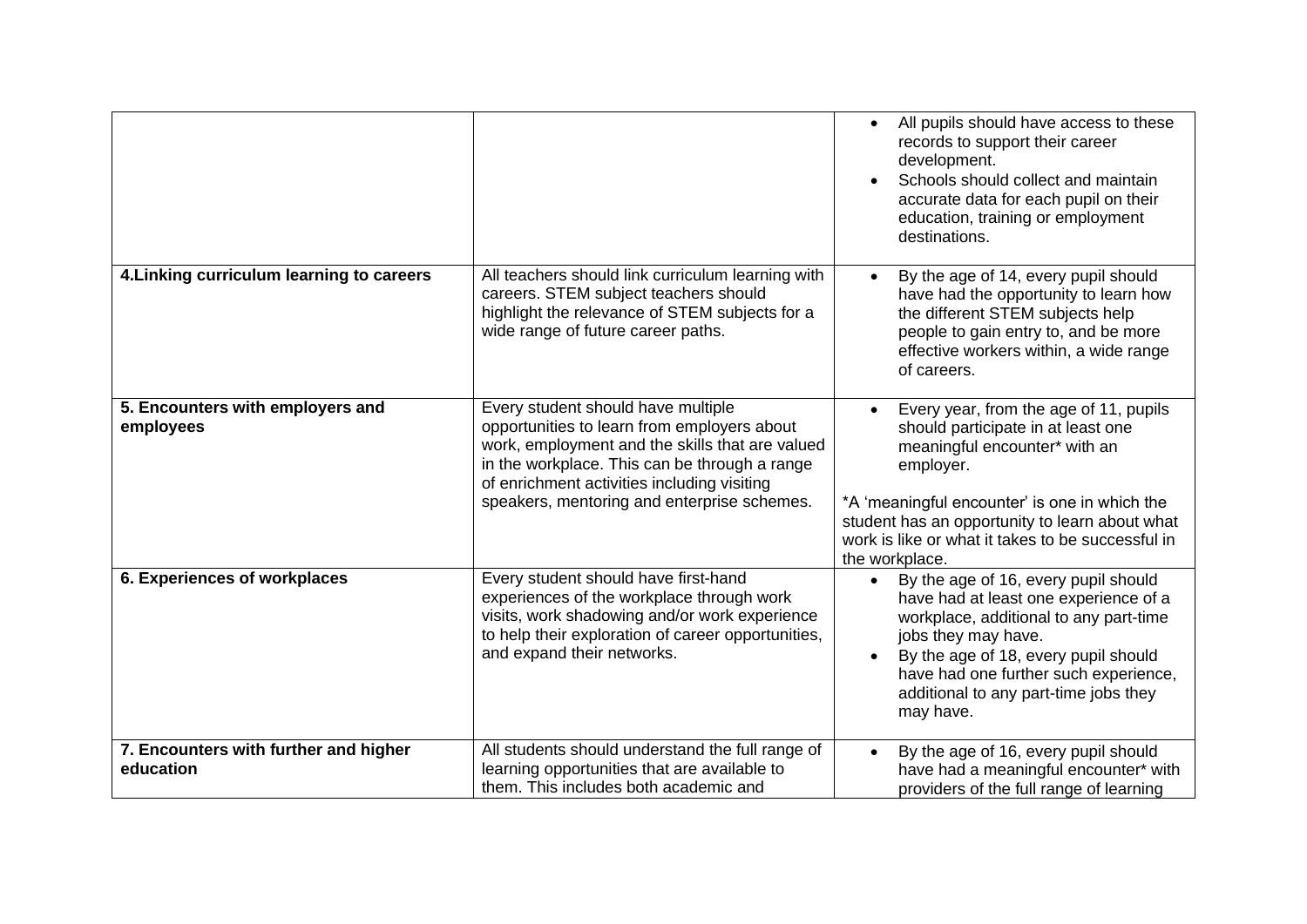|                      | vocational routes and learning in schools,<br>colleges, universities and in the workplace.                                                                                                                                                                                                                       | opportunities, including Sixth Forms,<br>colleges, universities and<br>apprenticeship providers. This should<br>include the opportunity to meet both<br>staff and pupils.<br>By the age of 18, all pupils who are<br>$\bullet$<br>considering applying for university<br>should have had at least two visits to<br>universities to meet staff and pupils.<br>*A 'meaningful encounter' is one in which the<br>student has an opportunity to explore what it is<br>like to learn in that environment. |
|----------------------|------------------------------------------------------------------------------------------------------------------------------------------------------------------------------------------------------------------------------------------------------------------------------------------------------------------|------------------------------------------------------------------------------------------------------------------------------------------------------------------------------------------------------------------------------------------------------------------------------------------------------------------------------------------------------------------------------------------------------------------------------------------------------------------------------------------------------|
| 8. Personal guidance | Every student should have opportunities for<br>guidance interviews with a career adviser, who<br>could be internal (a member of school staff) or<br>external, provided they are trained to an<br>appropriate level. These should be available<br>whenever significant study or career choices<br>are being made. | Every pupil should have at least one<br>$\bullet$<br>such interview by the age of 16, and<br>the opportunity for a further interview by<br>the age of 18.                                                                                                                                                                                                                                                                                                                                            |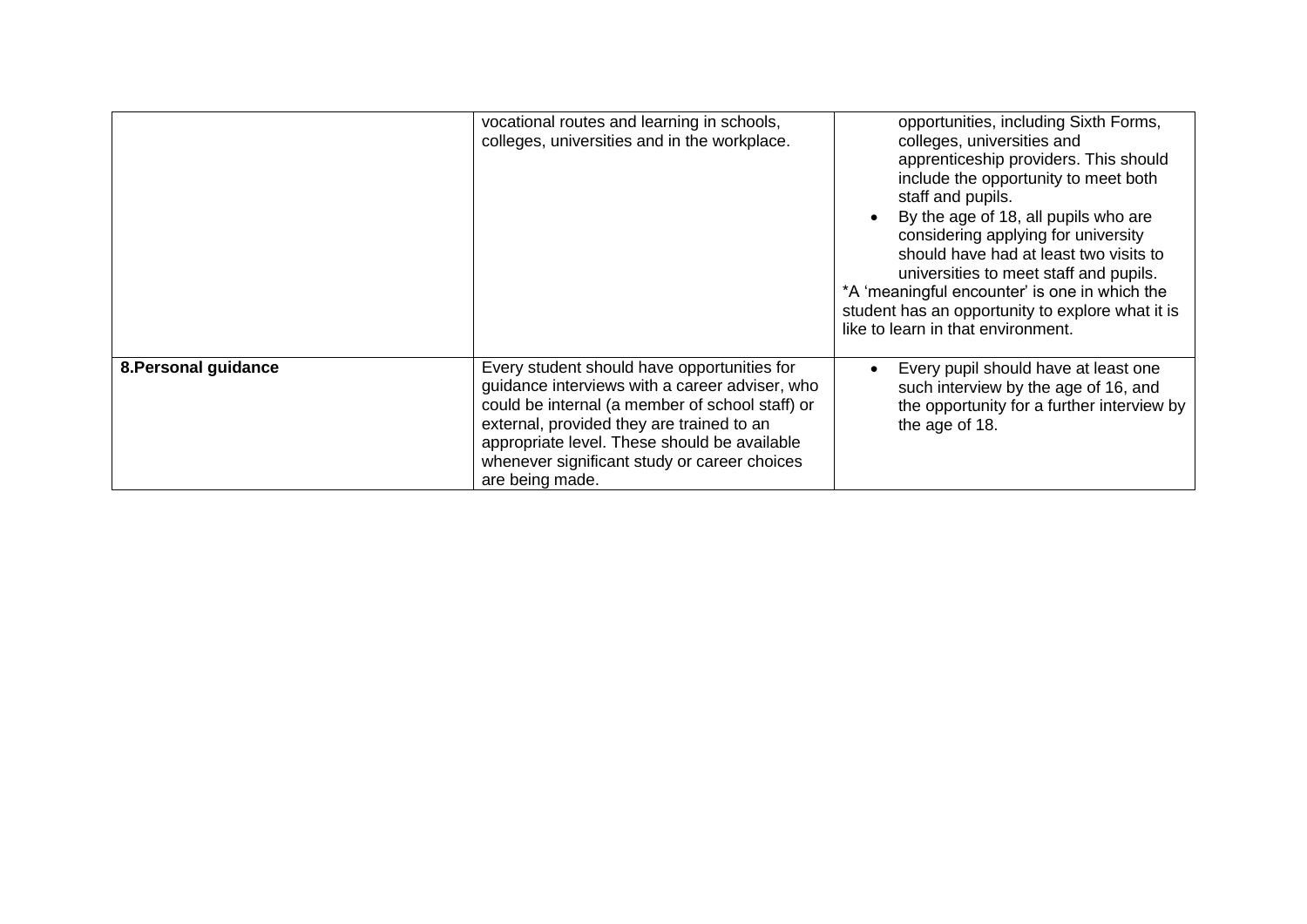# <span id="page-10-0"></span>**Appendix 2. Careers Curriculum Overview**

The aim of this curriculum overview is to ensure all learners at The Telford Langley School know what our Careers Education, information, Advice and Guidance provision provides and engage with the opportunties to develop enterprise and employability skills relevant to all areas of the curriculum; receive careers information and to participate in work experience. The amalgamation of these opportunities leads to students being fully prepared with the relevant experience and knowledge and skills for the next stages of their lives.

This mapping document aims to ensure learners in all year groups develop the relevant skills, experience and information in a timely manner ensuring they are adequately prepared and informed for the next stages of their education or employment.

The Telford Langley School aims to develop the following skills and experiences developed in learners through the curriculum:

- Provide students with up-to-date careers information to ensure they are signposted to different career guidance activities and information at the differing and individualised stages of their development and decision making.
- Provide students with up-to-date information that enables them to make informed decisions about their options and choices at key time periods:
	- Year 9 into 10 for GCSE options choices
	- Year 11 into Post-16 for future destinations
	- Information will be made available for students throughout their school career at The Telford Langley School.
- Raise aspirations for Post-16 choices, to inspire, motivate, build confidence and attain places that are well suited, aspirational and fulfilling in vocational, technical and academic institutions and to Higher Education establishments. (*Aspire to HE Program, school organised University trips, ASK*)
- Understand personal finance. (*PSHE, online talks, workshops and sessions*)
- Have an understanding and an opportunity to develop STEM skills for the local and national labour markets, making students aware of wider opportunities. (*Labour Markets, Apprentice roadshow, national STEM competitions*)
- Make students aware of the wide range of careers advice that is available to them and how they can access this. (*Sign Posting, Future Focus, National Careers Service, School Website, Digital Signage*)
- Develop and have opportunity to experience skills needed for the world of work through work placement visits, work experience and industry networking with support from The Telford Langley School. (*Work Experience, Local Careers and Networking opportunities, Labour Markets, Enterprise Skills*)
- Develop work experience placements and Raising Aspirations programmes (nonplacements) which complement students' curriculum. (*Work Experience, Aspire*)
- Develop personal skills including determination, resilience, confidence, character, goal setting and hard work. (*Personal Skills, Curriculum, PSHE, Enrichment activities*)
- Develop enterprise skills and knowledge including managing risk, decision making, team building, problem solving, being innovative, being creative, financial awareness and capability, an economic understanding. (*Enterprise Skills- PSHE*)
- Develop financial capability the ability to manage personal finances and to become critical and informed consumers of financial services. (*Financial Capability- PSHE and Curriculum*)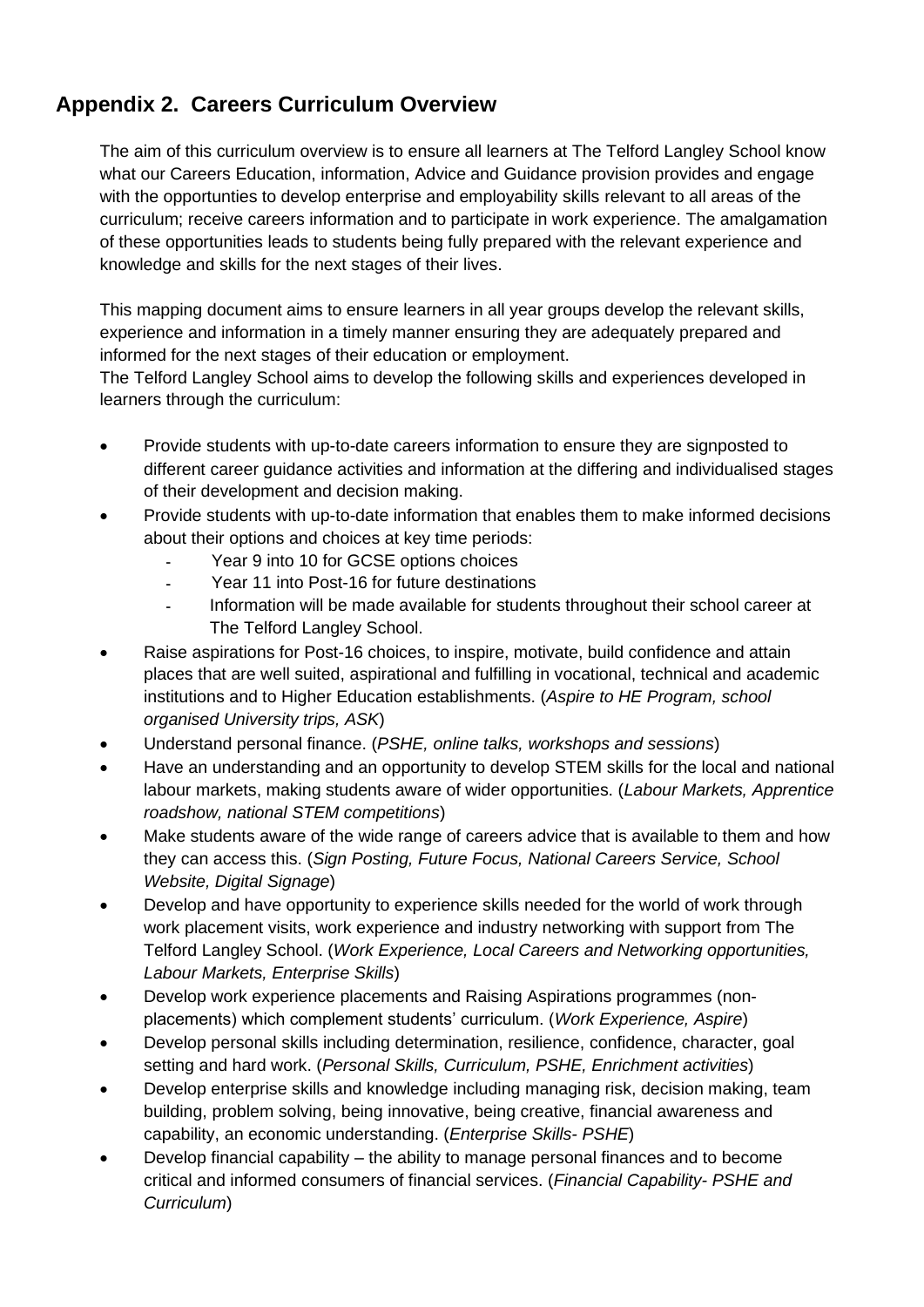- Develop economic understanding of key topics including taxation, economy, interest rates, exchange rates, EU, petrol prices, cost of university, inflation, rent and mortgages. (*Economic Understanding- PSHE and assemblies*)
- Develop subject provision and enrichment to ensure students can relate learning in school to their future development and job prospects. (*Enrichment*)

#### **We will achieve this by:**

- Ensuring our students have excellent careers provision, enabling them to access inspiring careers education whilst preparing them for their next steps in Further Education (FE)/Higher Education (HE), training and employment.
- Providing independent, regular and individual careers guidance with a Careers Advisor (Future Focus).
- Using our strong links with FE/HE, business, and employers to support career related learning for students whilst in school and in the community.
- Having strong audit methods and systems in place including Compass+ auditing tool.
- A careers programme which is evaluated by teachers, students, parents and other stakeholders such as business representatives and employers.
- Using the individual skills and knowledge of the board members to form a strong, effective programme.
- Awarenesss of staff, students and parents and a deep understanding of The Telford Langley School's Careers, Education, Information, Advice and Gudiance Programme in relation to the Curriculum (section 2) and how we are meeting The Gatsby Benchmarks for good careers education.

| Gatsby                                          | <b>Benchmark Explanation</b>                                                                                                                                                                                                                           | What it looks like at The Telford<br><b>Langley School</b>                                                                                                                                             |
|-------------------------------------------------|--------------------------------------------------------------------------------------------------------------------------------------------------------------------------------------------------------------------------------------------------------|--------------------------------------------------------------------------------------------------------------------------------------------------------------------------------------------------------|
|                                                 |                                                                                                                                                                                                                                                        | Careers Policy written and shared<br>with Governors, SLT and Staff                                                                                                                                     |
|                                                 |                                                                                                                                                                                                                                                        | Assemblies, Parents Consultation<br>Evenings                                                                                                                                                           |
| 1. A stable<br>careers<br>programme             | Every school and college should have<br>an embedded programme of career<br>education and guidance that is known<br>and understood by pupils, parents,<br>teachers, governors and employers.                                                            | Careers and Enterprise Board, work<br>in partnership with Telford and Wrekin<br>Council- Careers Lead, work with The<br>Career and Enterprise Company,<br>work with local business<br>representatives. |
|                                                 |                                                                                                                                                                                                                                                        | Careers Programme published on<br>Website                                                                                                                                                              |
|                                                 |                                                                                                                                                                                                                                                        | Careers Adviser (Future Focus)                                                                                                                                                                         |
| 2. Learning from<br>career and<br>labour market | Every pupil, and their parents, should<br>have access to good quality information<br>about future study options and labour<br>market opportunities. They will need the<br>support of an informed adviser to make<br>best use of available information. | <b>LMI Information on website</b>                                                                                                                                                                      |
|                                                 |                                                                                                                                                                                                                                                        | LMI assemblies/consultation<br>evenings                                                                                                                                                                |
|                                                 |                                                                                                                                                                                                                                                        | LMI displayed - posters/library                                                                                                                                                                        |
| information                                     |                                                                                                                                                                                                                                                        | <b>Apprentice Roadshow</b>                                                                                                                                                                             |
|                                                 |                                                                                                                                                                                                                                                        | Careers Adviser (Future Focus)                                                                                                                                                                         |

### **Gatsby Guidance for an Outstanding Careers Education**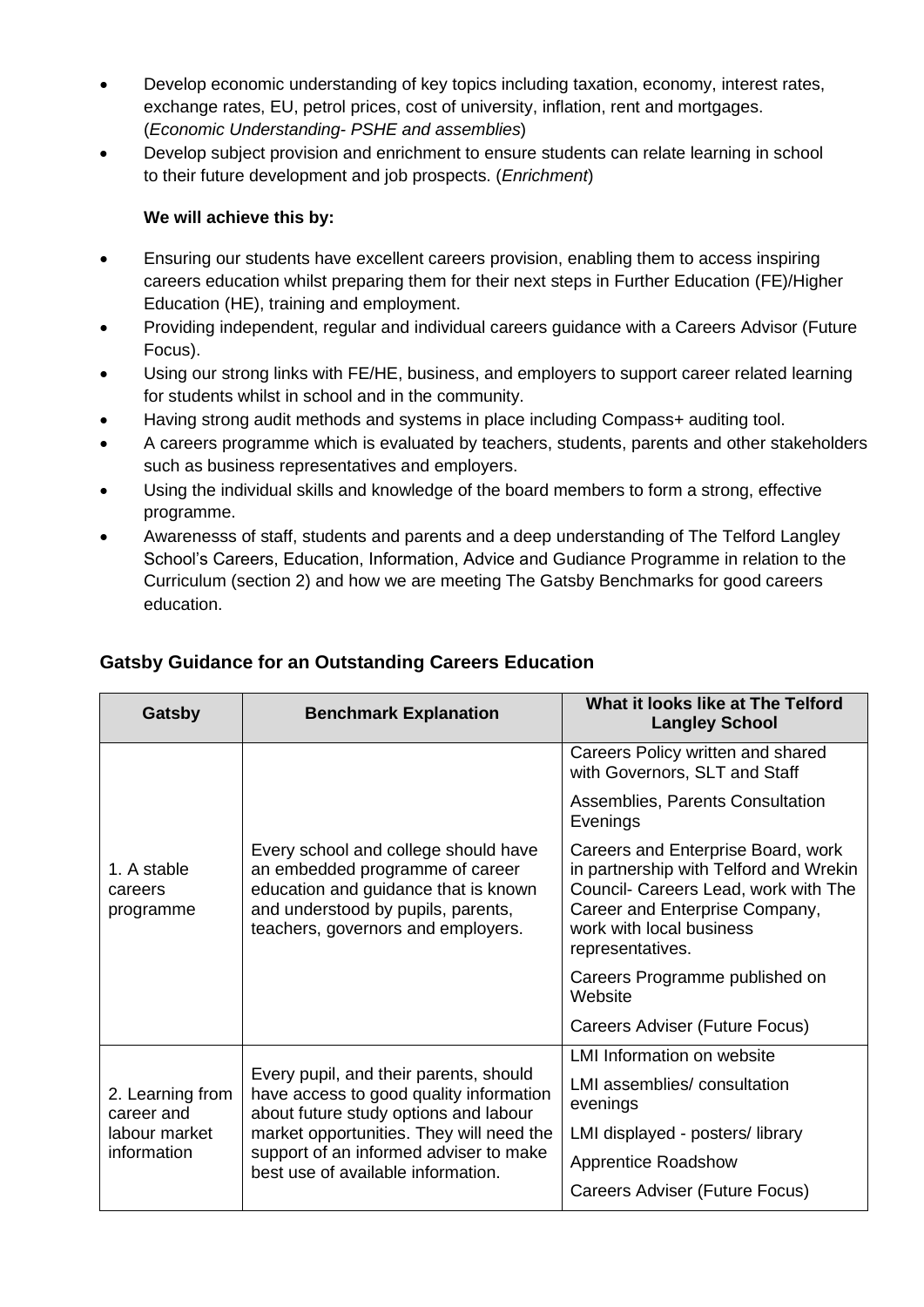| 3. Addressing<br>the needs of<br>each pupil              | Pupils have different career guidance<br>needs at different stages. Opportunities<br>for advice and support need to be<br>tailored to the needs of each pupil. A<br>school's careers programme should<br>embed equality and diversity<br>considerations throughout.                                                                                                                                                   | Individualised and age specific<br>learning in PSHE curriculum and<br>mapped across the curriculum,<br><b>Careers and Enterprise</b><br>activities/assemblies/days, Aspire to<br>HE, Destinations, Student Voice,<br>individualised careers advice from<br>Careers Advisor (Future Focus) |
|----------------------------------------------------------|-----------------------------------------------------------------------------------------------------------------------------------------------------------------------------------------------------------------------------------------------------------------------------------------------------------------------------------------------------------------------------------------------------------------------|-------------------------------------------------------------------------------------------------------------------------------------------------------------------------------------------------------------------------------------------------------------------------------------------|
| 4. Linking<br>curriculum<br>learning to<br>careers       | All teachers should link curriculum<br>learning with careers. STEM subject<br>teachers should highlight the relevance<br>of STEM subjects for a wide range of<br>future career paths                                                                                                                                                                                                                                  | University Outreach and participation,<br>Medical Mavericks, Aspire to HE,<br><b>STEM Club, University trips organised</b><br>internally, curriculum areas have<br>mapped careers as part of their<br>curriculum and considered the CDI<br><b>Learning Outcomes</b>                       |
| 5. Encounters<br>with employers<br>and employees         | Every pupil should have multiple<br>opportunities to learn from employers<br>about work, employment and the skills<br>that are valued in the workplace. This<br>can be through a range of enrichment<br>activities including visiting speakers,<br>mentoring and enterprise schemes.                                                                                                                                  | Individualised and age specific<br>learning in PSHE curriculum and<br>mapped across the curriculum, career<br>days, careers fairs, inspiring talks,<br>assemblies, mock interviews with<br>external employers (Local Business<br>Advisor), Enterprise challenges,<br>World of Work Day    |
| 6. Experiences<br>of workplaces                          | Every pupil should have first-hand<br>experiences of the workplace through<br>work visits, work shadowing and/or<br>work experience to help their<br>exploration of career opportunities and<br>expand their networks.                                                                                                                                                                                                | Year 10 work experience programme,<br>work experience visits, online work<br>experience opportunities supported<br>by the Careers and Enterprise<br>Company and Youth Employment UK.                                                                                                      |
| 7. Encounters<br>with further<br>and higher<br>education | All pupils should understand the full<br>range of learning opportunities that are<br>available to them. This includes both<br>academic and vocational routes and<br>learning in schools, colleges,<br>universities and in the workplace.                                                                                                                                                                              | FE/HE visits (Aspire and Internally<br>organised), participation in school,<br>raising aspirations, careers/<br>apprenticeship fairs. ASK-<br>Apprenticeships talks and<br>assemblies. Support from (Future<br>Focus) to help students apply and<br>attain apprenticeship places.         |
| 8. Personal<br>guidance                                  | Every pupil should have opportunities<br>for guidance interviews with a career<br>adviser, who could be internal (a<br>member of school staff) or external,<br>provided they are trained to an<br>appropriate level. These should be<br>available whenever significant study or<br>career choices are being made. They<br>should be expected for all pupils but<br>should be timed to meet their individual<br>needs. | Independent Careers Adviser (Future<br>Focus), PSHE package.                                                                                                                                                                                                                              |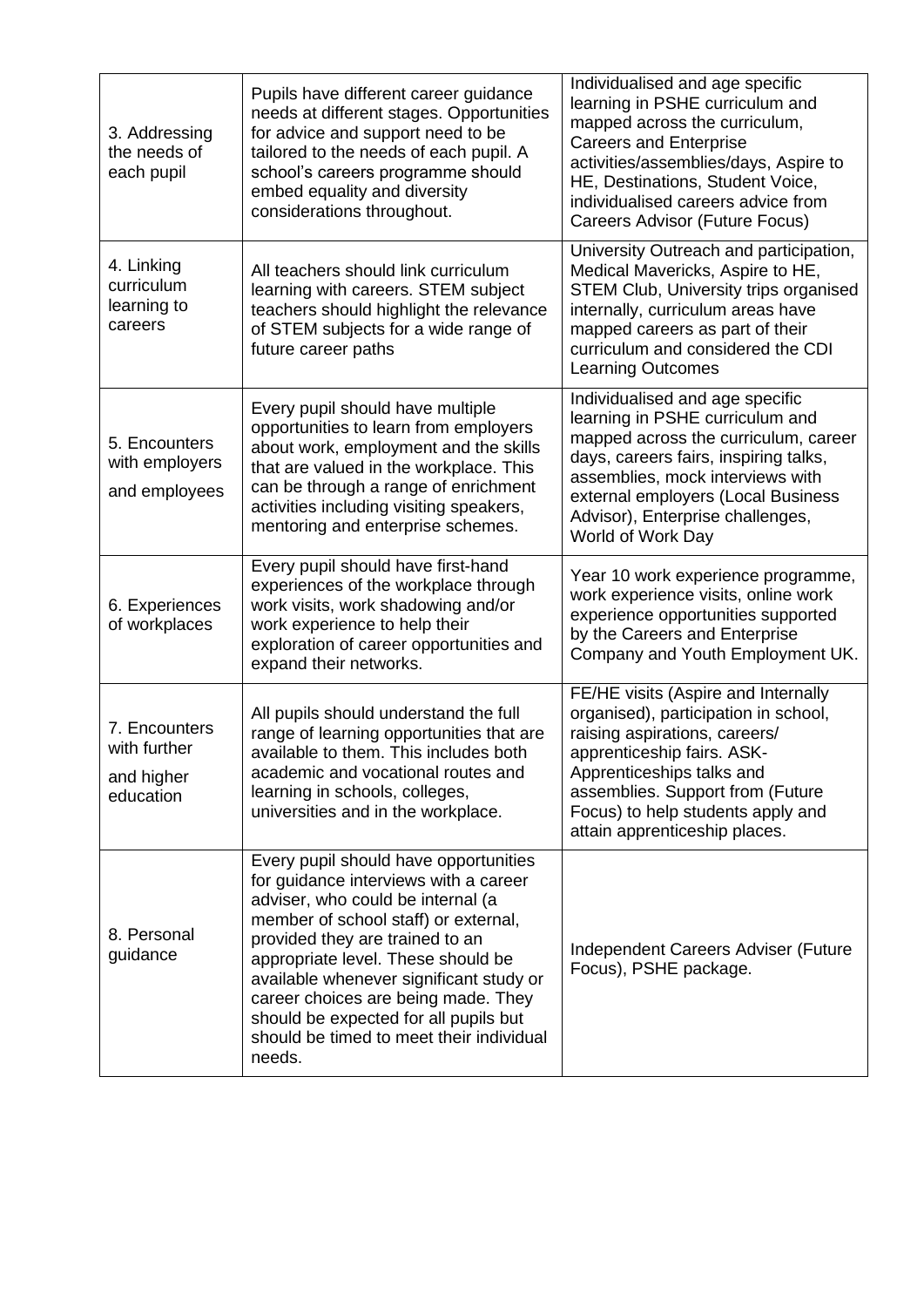#### **Summary of curriculum overview**

As part of the Careers Strategy across The Telford Langley School, subject areas are required to identify where they deliver careers information through the curriculum in their curriculum area, Intent, Implementation, and Impact documentation.

This can be through:

- 1. Special Careers Events: E.g. A visiting speaker / Workshop / Trip
- 2. Incorporating careers learning within the subject. For example:
	- a. Maths: personal financial planning skills
		- b. English: Presentation Skills
		- c. History: Analysing sources for bias
- 3. All subject teachers should emphasise the importance of succeeding in English and maths.
- 4. Discussing specific careers in lessons
- 5. Projects carried out with employers and employees from industry.

Departments should identify a **Careers Champion** to collate and disseminate subject and sector specific information.

Departments should develop and make use of links with industry to enrich the careers curriculum.

|                                     | <b>Careers and Work-Related Learning Skills</b>                                                                | <b>Enterprise Skills</b>                                                                                                                                                |  |
|-------------------------------------|----------------------------------------------------------------------------------------------------------------|-------------------------------------------------------------------------------------------------------------------------------------------------------------------------|--|
| $\bullet$<br>$\bullet$<br>$\bullet$ | Determination<br>Resilience<br>Confidence<br>Character<br>Goal setting<br>Hard-work<br><b>Interview Skills</b> | Managing risk<br>$\bullet$<br>Decision making<br>Team building<br>Problem solving<br>Being innovative<br>Being creative<br>٠<br>Financial awareness and capability<br>٠ |  |
|                                     | <b>Employability Skills</b>                                                                                    | Economic understanding and key topics<br>٠                                                                                                                              |  |
|                                     |                                                                                                                | Leadership<br>$\bullet$<br>Communication                                                                                                                                |  |
|                                     | Activities used to deliver these skills                                                                        |                                                                                                                                                                         |  |
|                                     |                                                                                                                |                                                                                                                                                                         |  |
|                                     | <b>Employer talks</b>                                                                                          | Workplace visits                                                                                                                                                        |  |
|                                     | Progression events, IAG mornings                                                                               | Interviews and CV clinics                                                                                                                                               |  |
|                                     | Motivational speakers                                                                                          | Work Experience placements                                                                                                                                              |  |
|                                     | College and university Open Days/Visits                                                                        | Raising aspirations programmes                                                                                                                                          |  |
|                                     | Coaching and mentoring                                                                                         | Subject information fayres                                                                                                                                              |  |
|                                     | Alumni                                                                                                         | Curriculum projects                                                                                                                                                     |  |

#### **Resources, recording, reporting and monitoring of curriculum delivery:**

- Recording a tracking & monitoring document (spreadsheet) of all provision is maintained with the following headings:
- **Date**
- Activity
- Aim
- Skills developed
- **Brief Description**
- Year Group
- No. of students participating
- Monitoring/evaluation
- Internal/external led
- Record of external agency and employer engagement the tracking & recording document will show The Telford Langley School's partnerships and networking links with external agencies and employers.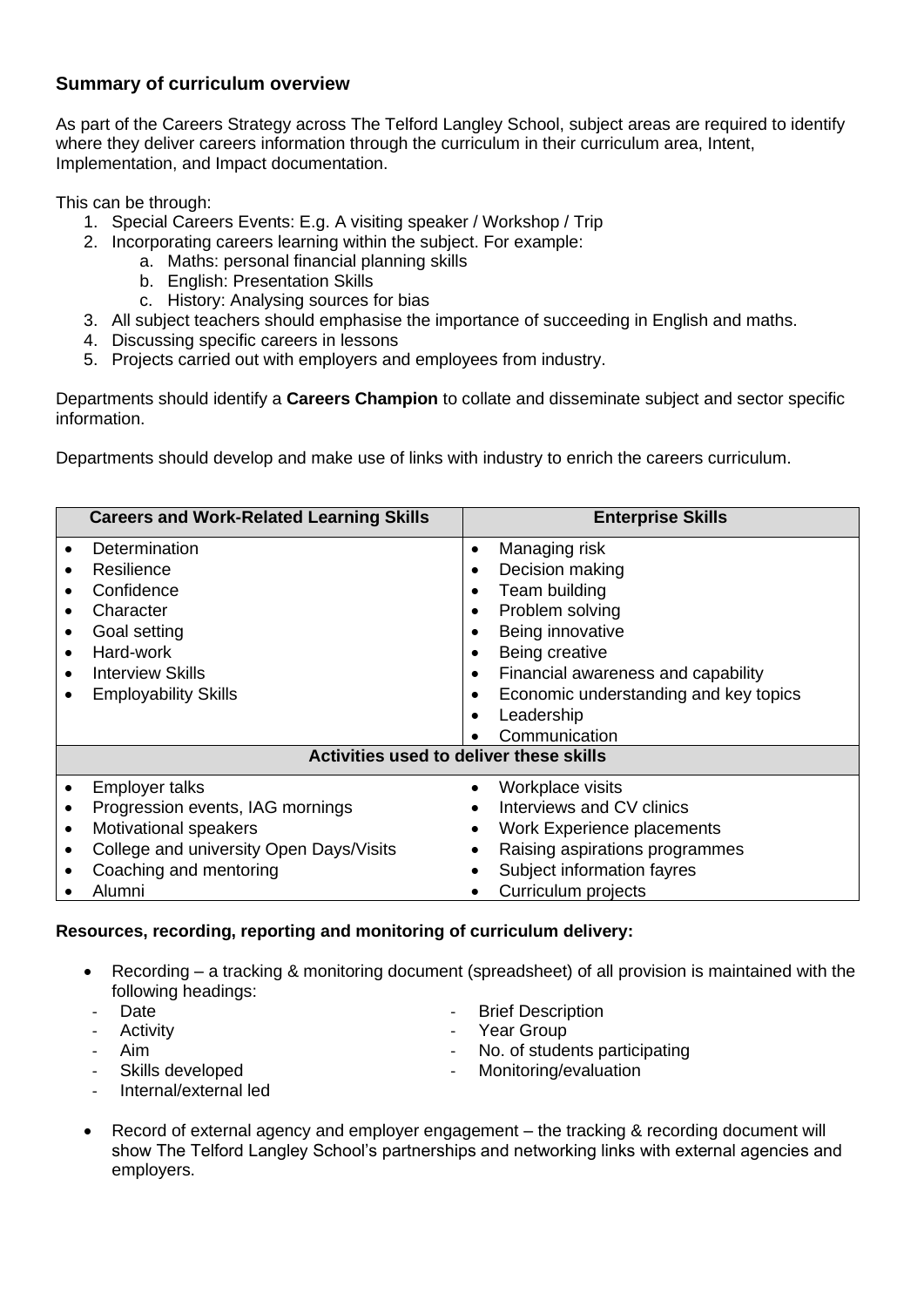- Monitoring of provision will be carried out using the following methods:
- Compass+ Auditing Tool
- Observations of sessions
- Learning walks of delivery
- Employer/external agency feedback
- Student and staff feedback
- Parental Feedback
- Resources:
- Designated SLT Link- Careers and Post- 16 with responsibly for strategic delivery
- Independent Careers Adviser Future Focus adviser, Level 6 qualified in Careers Advice and Information
- External Consultancy support T&W Education, The Career and Enterprise Company and Local Business Partnerships
- Head of PSHE and Careers/Enterprise delivery across different year groups
- Form Tutors involved in delivery of PSHE CPD offered through pastoral structure to ensure high quality delivery
- CPD dedicated CPD time for staff delivering careers/enterprise education

#### **Careers and Enterprise Board:**

The Telford Langley School will establish a Careers Board (Headteacher, SLT Link- Careers and Post- 16 and Aspire to HE Co- Ordinator with the key responsibilities for:

- Reviewing the School Action Plan against The Gatsby Benchmarks to evaluate progress
- Review and evaluate recent activities measuring the impact of the careers programme on pupils (via student survey)
- Provide strategic support and guidance on delivering on the School Action Plan against The Gatsby Benchmarks
- Sourcing contacts for Careers and Post- 16 delivery and supporting through delivery and providing support on various aspects of the action plan